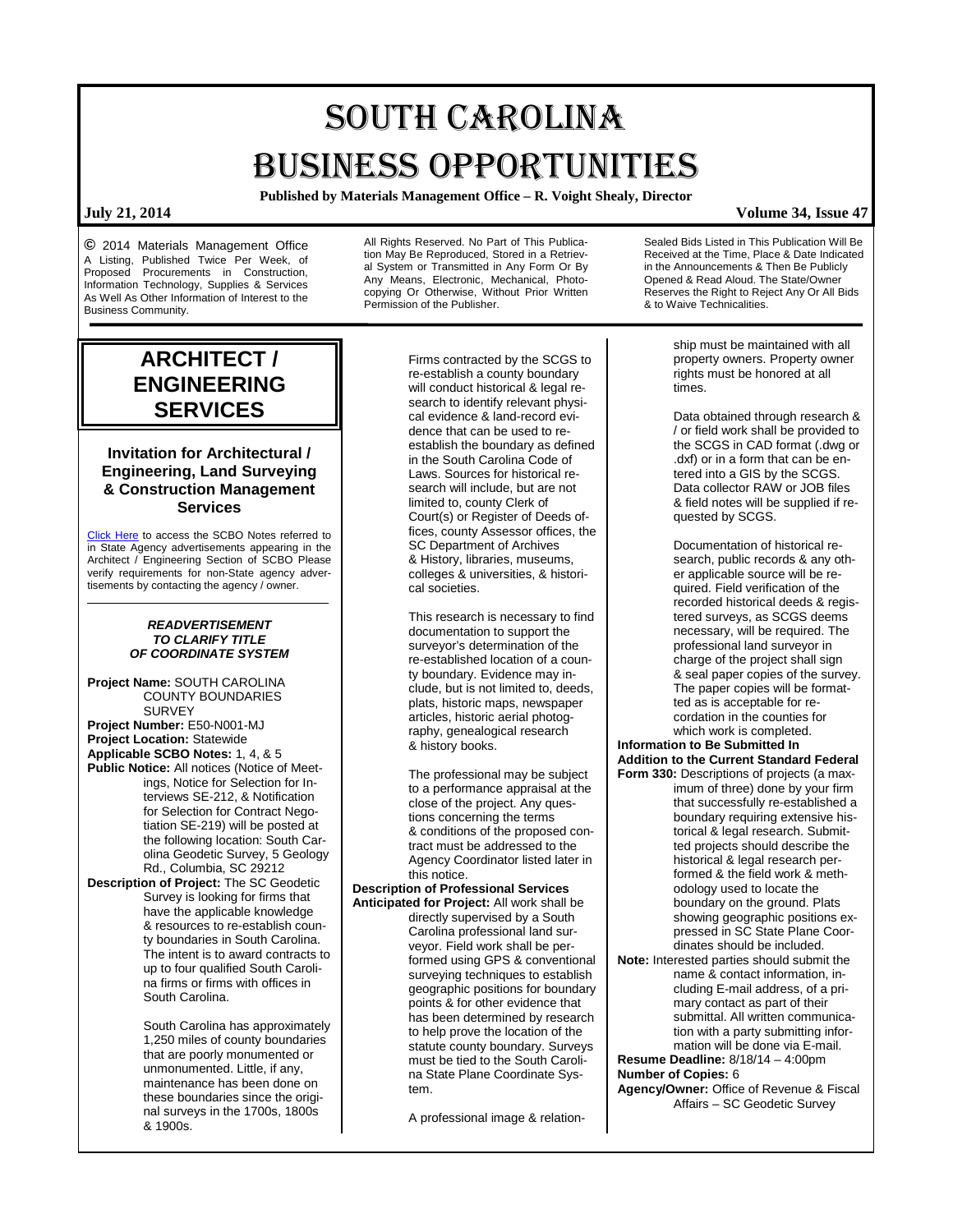**Name & Title of Agency Coordinator:** Matt Wellslager, Program Manager for South Carolina Geodetic **Survey Agency Address:** 5 Geology Rd., Colum-

bia, SC 29212 **Agency Phone:** (803) 896-7715 **Agency Fax:** (803) 896-7695 **Agency Coordinator E-mail:**

[matt.wellslager@rfa.sc.gov](mailto:matt.wellslager@rfa.sc.gov) –

Agency will not accept submittals via E-mail.

## **CONSTRUCTION**

**Project Name:** LITTLEJOHN COLISEUM **RENOVATION Project Number:** H12-9914-SG **Location:** Clemson University **Bid Security Required:** Yes **Performance Bond Required:** Yes **Payment Bond Required:** Yes **Description of Project:** Clemson Universi-

ty desires to obtain the services of a Construction Manager at Risk (CMAR) to provide preconstruction services & construction management services for the above-reference project. This project consists of expansive renovations of the existing arena court, seating bowl, concourses, basketball operations center, & support spaces. The renovation will provide increased premium level seating, an NCAA regulation practice facility, men's & women's coaches offices, weight rooms, locker rooms, recruitment gathering spaces, video editing areas. Significant transformation to the exterior will also be addressed. The exact scope of work will be determined as the project progresses. This project allows Clemson University to further its overall vision for re-energizing its prime basketball facility.

The University intends to engage the successful construction management firm for both preconstruction & construction services to ensure compliance to the schedule & budget. Preconstruction services will begin as soon as the CMAR has been contracted. Construction will begin at the conclusion of the basketball season in March of 2015 & must be complete in the fall of 2016 prior to the start of the 2016-2017 basketball season.

The University intends to award the contract using a competitive sealed proposal process as authorized by Section 11-35-1530 of

the South Carolina Code of Laws as amended. The Request for Qualifications (RFQ) is the first step in the competitive selection process. The second step includes a Request for Proposals (RFP) & an interview. A detailed description of the initial process is included in the RFQ. Interested parties may obtain a copy of the RFQ to review specific submittal requirements & submittal format a[t Click Here.](http://www.clemson.edu/facilities/capital-projects/projects/index.html)

Contractor may be subject to performance appraisal at close of project. **Construction Cost Range:** \$40-\$45 Million **Architect/Engineer:** LS3P **A/E Contact:** Scott May **A/E Address:** 110 W. North St., Ste. 300, Greenville, SC 29601 **A/E Telephone:** (864) 272-1227 **A/E Fax:** (864) 233-4027 **A/E E-mail:** [scottmay@ls3p.com](mailto:scottmay@ls3p.com) **Note:** All questions & correspondence concerning this Invitation to Bid shall be addressed to the A/E. **Plans May Be Obtained From:** [Click Here](http://www.clemson.edu/facilities/capital-projects/projects/index.html) **Plan Deposit:** \$0.00 **Note:** Only those bidding documents / plans obtained from the aforementioned source is official. **Pre-Bid Conf./Site Visit:** Non-mandatory **Pre-Bid Date/Time:** 7/28/14 – 10:00am **Place:** Clemson University, McFadden Bldg., 100 Perimeter Rd, Rm. 100 **Agency/Owner:** Clemson University **Name of Agency Procurement Officer:** Bill Muth **Address:** 191 Old Greenville Highway, Clemson, SC 29634 **Telephone:** (864) 656-6708 **Fax:** (864) 656-0167 **E-mail:** [wmuth@clemson.edu](mailto:wmuth@clemson.edu) **Bid Closing Date/Time:** 8/11/14 – 4:00pm **Place:** Clemson University, Gentry Hall **Hand Deliver/Mail Bids To:** Attn: Bill Muth, 191 Old Greenville Highway, Clemson, SC 29634

**Project Name:** I.D.C. – GENERAL **CONSTRUCTION Project Number:** H51-D147-PG **Project Location:** 114 Doughty St., Charleston, SC 29425 **Bid Security Required:** Yes **Performance Bond Required:** Yes **Payment Bond Required:** Yes **Description of Project:** The project is a two-year IDC not to exceed a total of \$1 million & \$250,000 per single delivery order. This project is a "seed" for IDC & will be the basis of award. The project scope includes the renovation of approximately 1,800 SF on the Sixth Floor of Thurmond Gazes Building to create faculty offices & supporting staff workstations.

## **July 21, 2014 2 Volume 34, Issue 47**

Work includes demolition, new partitions, ceiling, casework, finishes & supporting mechanical, electrical, plumbing & fire protection. Contractor may be subject to performance appraisal at close of project. **Construction Cost Range:** \$150,000 - \$180,000 **Architect/Engineer:** Compass 5 Partners,  $\sqcup$  C **A/E Contact:** Maryellyn Cannizzaro, AIA, NCARB, LEED AP **A/E Address:** 1329 State St., Cayce, SC 29033 **A/E E-mail:** [mcanniz](mailto:mcannizzaro@compass5partners.com)[zaro@compass5partners.com](mailto:mcannizzaro@compass5partners.com) **A/E Telephone:** (803) 765-0838 **Note:** All questions & correspondence concerning this Invitation to Bid shall be addressed to the A/E. **Bidding Documents/Plans May Be Obtained From:** [http://academicdepartments.musc](http://academicdepartments.musc.edu/vpfa/eandf/construction_projects/index.html) [.edu/vpfa/eandf/construction\\_proj](http://academicdepartments.musc.edu/vpfa/eandf/construction_projects/index.html) [ects/index.html](http://academicdepartments.musc.edu/vpfa/eandf/construction_projects/index.html) **Plan Deposit:** None **Note:** Only those bidding documents / plans obtained from the aforementioned source are official. Bidders rely on copies of bidding documents / plans obtained from any other source at their own risk. **Bidding Documents/Plans Are Also on File for Viewing Purposes Only At:** [http://academicdepartments.musc](http://academicdepartments.musc.edu/vpfa/eandf/construction_projects/index.html) [.edu/vpfa/eandf/construction\\_proj](http://academicdepartments.musc.edu/vpfa/eandf/construction_projects/index.html) [ects/index.html](http://academicdepartments.musc.edu/vpfa/eandf/construction_projects/index.html) **Pre-Bid Conf.:** Not mandatory **Pre-Bid Date/Time:** Wednesday, 7/30/14 – 11:00am **Place:** Second Floor Conference Room 209, 97 Jonathan Lucas St., Charleston, SC 29425 **Agency/Owner:** Medical University of South Carolina **Agency Procurement Officer:** Wade Gatlin **Address:** 97 Jonathan Lucas St., MSC 190, Charleston, SC 29425-1900 **E-mail:** [gatlin@musc.edu](mailto:gatlin@musc.edu) **Telephone:** (843) 792-2233 **Fax:** (843) 792-1252 **Bid Closing Date/Time:** Tuesday, 8/12/14  $-3:30$ pm **Place:** Second Floor Conference Room 209, 97 Jonathan Lucas St., Charleston, SC 29425 **Hand Deliver Bids To:** MUSC, Attn.: Wade Gatlin, Engineering & Facilities, Second Floor Conference Room 209, 97 Jonathan Lucas St., Charleston, SC 29425 **Mail Bids To:** MUSC, Attn.: Wade Gatlin, Engineering & Facilities, 97 Jonathan Lucas St., MSC 190, Charleston, SC 29425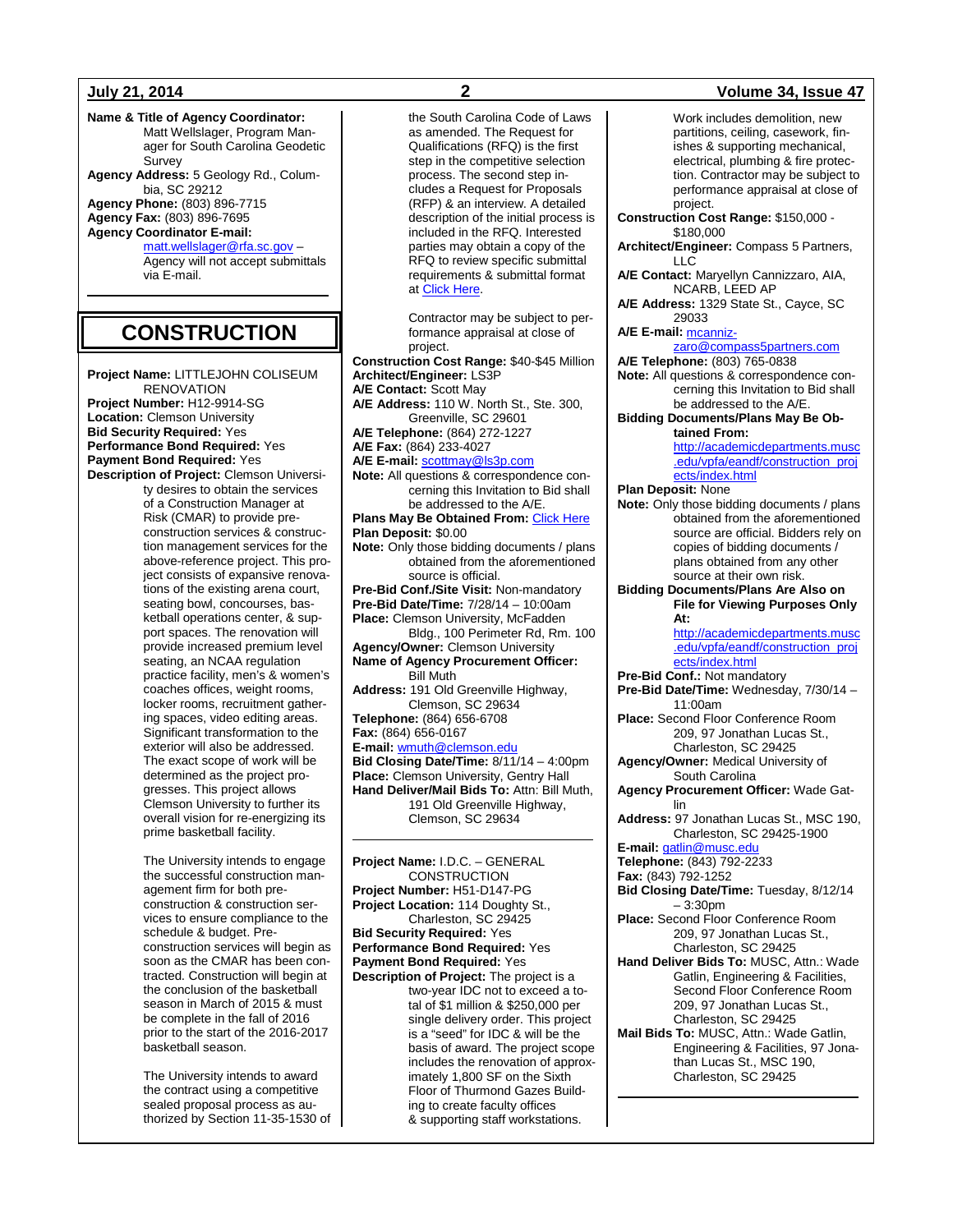## **MAIN STREET LANDWARD STORM DRAINAGE IMPROVEMENTS FOR NORTH MYRTLE BEACH**

DDC P/N 09.09252E

**Bid Opening Date:** Tuesday, 8/12/14 **Owner:** City of North Myrtle Beach **Engineer:** DDC Engineers, Inc.

## **The City Of North Myrtle Beach Will Be**

**Receiving Bids For** Main Street Landward Storm Drainage Improvements Project, located between 4th Avenue South & 2nd Avenue North along Ocean Boulevard, 1st Avenue South from Ocean Boulevard to Hillside Drive & along Hillside Drive from 1st Avenue South to Main Street along the Ocean Drive Section in the City of North Myrtle Beach. The bid opening will be held on Tuesday, August 12, 2014, at 2:00pm, at the City of North Myrtle Beach Administration Building in the Engineering Conference Room, 1018 Second Avenue South, North Myrtle Beach.

**The Project Consists Of The Installation Of**  approximately 5,700+/- linear feet of RCP drainage culvert pipes ranging in size from 54" to 15" along with various concrete structures, 56+/- of concrete catch basins & associated asphalt paving.

**All Bids Must Be Accompanied By** a certified cashier's check or a bid bond in the amount of 5% of the total amount of the bid made payable to the City of North Myrtle Beach, SC.

**Plans & Specifications May Be Obtained From** the office of DDC Engineers, Inc., 1298 Professional Drive, Myrtle Beach, SC 29577, upon receipt of a \$150.00 non-refundable plan deposit.

**Point of Contact:** Eric Sanford, (843) 692- 3200

**Procurement For:** WEST COLUMBIA WATERLINE RELOCATION LEAPHART ROAD & MINERAL SPRINGS ROAD

**Bid Number:** 1402100-01

**Opening Date & Time:** Thursday, August 21, 2014, 2:00pm, ET.

**Deadline For Questions:** Tuesday, August 19, 2014, 2:00pm, ET

**Submittal Address:** City of West Columbia, c/o Sid Varn, PE, 200N. 12th Street, City of West Columbia, SC 29171

**The Plans, Specifications & Contract Documents Are On File** at the following locations:

- City of West Columbia, 200N. 12th Street, City of West Columbia, SC 29171-4044
- ICA Engineering, Inc., 501 Huger Street, Columbia, SC 29201
- Carolinas AGC/iSqFt [\(http://www.isqft.com\)](http://www.isqft.com/)
- McGraw Hill Construction Dodge [\(http://www.fwdodge.com\)](http://www.fwdodge.com/)

**Project Description:** The work to be performed consists of furnishing all materials, equipment & labor necessary to construct a water system which consists of these approximate quantities:

1,004 linear feet of 12" PVC 110 liner feet of 16" steel casing 376 linear feet of 6" PVC pipe 140 linear feet of 2" PVC pipe 2 fire hydrant assemblies

Relocation of service meters

## **Construction Procedures Performed Under This Contract Shall Conform To** the City of West Columbia Standard Technical Specifications, unless modified in the project specifications & the South Carolina Department of Transportation (SCDOT) Utilities Accommodation Manual revised September 1, 2011, unless modified by the SCDOT Encroachment Permit.

**Subject To The Conditions, Provisions & The Enclosed Specifications,** sealed bids will be received at this office until the stated date & time & then publicly opened. Any bid received after the scheduled deadline, will be immediately disqualified. The City assumes no responsibility for the delivery of bids. Bid number must be shown on the outside of envelope.

**Direct All Inquires To:** ICA Engineering, Inc., Attn: Tom Miller, P.E., PO Box 50800, Columbia, SC 29250, (803) 509-6617, Fax (803) 929-033

**Notice To Bidders:** Each bidder shall fully acquaint himself with conditions relating to the scope & restrictions attending the execution of the work under the conditions of this bid. The failure or omission of a bidder to acquaint himself with existing conditions shall in no way relieve him of any obligation with respect to this bid or to the contract. All amendments to & interpretations of this solicitation shall be in writing & issued by the Engineer. The City Of West Columbia shall not be legally bound by an amendment or interpretation that is not in writing. The City of West Columbia reserves the right to reject any & all bids (or portions of bids), to cancel a solicitation, & to waive any technicality if deemed to be in the best interest of the City.

## **An 11x17-Inch Set Of Construction**

**Plans,** a full size (.pdf) set of construction plans, & a complete bound set of contract documents & technical specifications are available for no charge from the office of the consultant, ICA Engineering, located at 501 Huger Street, Columbia, SC 29201. For plan pick up, please call (803) 254-5800.

## **STATE STREET AREA SEWER LINE REPLACEMENT**

**Separate Sealed Bids For** the State Street Area Sewer Line Replacement (ICA Project No. 1406600) will be received by the City of Cayce at the Cayce City Hall, 1800 12th St., Cayce, SC 29033, until the August 21, 2014, at 3:00pm, & will be opened & read.

**The Project Includes The Replacement Or Rehabilitation Of** 4-manholes & the cleaning & Cured In-Place Pipe (CIPP) lining (including the reconnection of all existing services) of approximately 775 LF of existing 8 & 12-inch existing gravity sewer pipe near State Street & Lyles Street. This project is funded through the Lexington County Community Development Block Grant (CDBG) program. All CDBG guidelines are to be maintained during the construction & project closeout periods.

**The Contract Documents May Be Examined At** the following locations

- Owner: Cayce City Hall, 1800 12th Street, Cayce, SC 29033
- Engineer: ICA Engineering, Inc., 501 Huger St. Columbia, SC 29201
- Other[: www.iSqFt.com](http://www.isqft.com/)

**Bid Documents, An 11x17-Inch Set Of Construction Plans,** a full size (.pdf) set of construction plans, & a complete bound set of contract documents & technical specifications are available for no charge from the office of the consultant, ICA Engineering, 501 Huger Street, Columbia, SC 29201. For plan pick up, please call (803) 254-5800.

**Bidders Must Deposit Security** with all bids. Security shall be in the form of a certified check or bid bond made payable to the Owner, & shall be for an amount equal to not less than 5 percent (5%) of the amount of the bid. Provisions of the security shall be described in the information for Bidders. No bid will be considered unless the Bidder is legally qualified under the provisions of the South Carolina Contractor's Licensing law (South Carolina Code of Laws as amended on April 1, 1999, Chapter 11, Sections 40-11-10 through 40-11-428). **Federal Funding & Contracting Requirements:** The project is being fully funded by Lexington County CDBG.

**All Bidders Will Be Required To Comply With** the President's Executive Order No. 11246 & Order No. 11375 that prohibits discrimination in employment regarding race, creed, color, sex, or national origin. Bidders must comply with Title VI of the Civil Rights Act of 1964, the Anti-Kickback Act, the Contract Work Hours Standard Act & the Davis Bacon Act. Bidder's attention is called to the "Equal Opportunity Clause" & the "Standard Federal Equal Employment

## **July 21, 2014 3 Volume 34, Issue 47**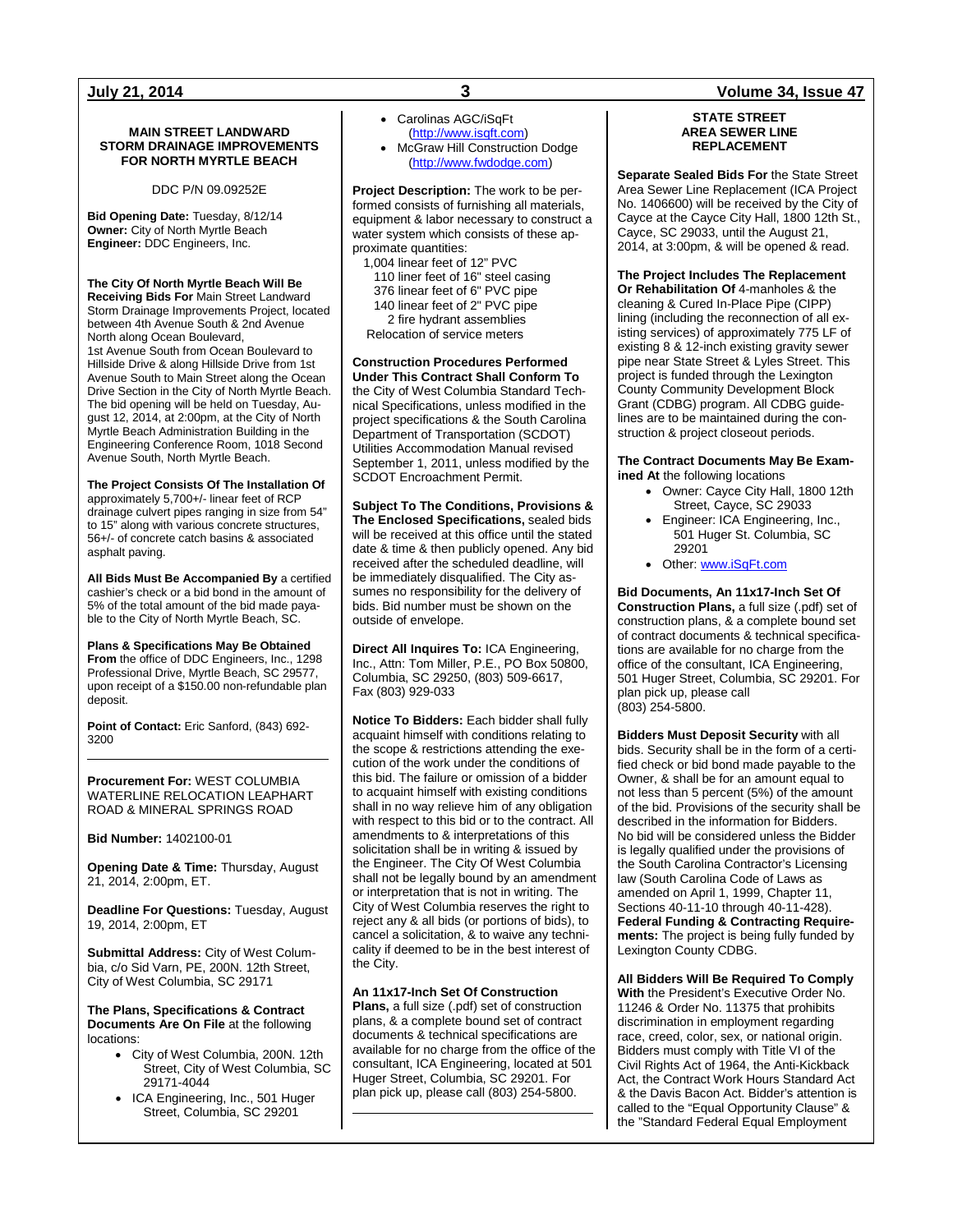Opportunity Construction Contract Specifications" set forth in the contract documents.

**Bidders Must Also Make Positive Efforts** to use small & minority-owned business & to offer employment, training, & contract opportunities in accordance with Section 3 of the Housing & Urban Development Act of 1968. Attention of Bidders is particularly called to the requirements as to conditions of employment to be observed & minimum wage rates to be paid under contract.

**No Bidder May Withdraw The Bid** within sixty (60) days after the actual date of the opening & thereof.

**The Owner Reserves The Right** to waive any informality or to reject any or all bids.

### **FUEL FARM PROJECT AT ORANGEBURG MUNICIPAL AIRPORT**

**The City Of Orangeburg Will Receive Sealed Proposals** for the Fuel Farm Project at the Orangeburg Municipal Airport, FAA AIP Project No. 3-45-0045-19-2013/3- 45-0045-20-2014. Proposals will be received at the Office of the Purchasing Department, 979 Middleton St., Orangeburg, SC 29115, Attn Mrs. Constance McMicheal, until 2:00pm, on Wednesday, August 13, 2014, at which time & place bids will be publicly opened & read aloud. Bids received after stated time will not be accepted.

**The General Scope Of This Partially Federally-Funded Construction Project Consists Of Installing** two skid-mounted, "prepackaged" 12,000-gallon above-ground, double-walled aviation fuel storage tank systems & all related appurtenances (fueling offload connections, required piping, inventory control, electrical components, etc.). Necessary site infrastructure includes containment areas for the fuel delivery vehicle & tanks. This site work consists of pavement demolition, earthwork, drainage appurtenances, oil/water separator, base course, concrete paving, bollards, pavement marking, grassing & erosion control. The project will also include closing an existing fuel farm (either by abandoning in place or by complete removal depending on testing results), which consists of a single 12,000 gallon underground storage tank holding Jet A fuel, a single 10,000 gallon underground storage tank holding AvGas fuel, & dispensing & other miscellaneous equipment & hardware, located adjacent to the terminal apron.

**Contract Time Will Be** 45 consecutive calendar days from the date of Notice-to-Proceed.

**A Mandatory Pre-Bid Conference Will Be Held** at 2:00pm, on Thursday, July 31,

2014, at the Orangeburg Municipal Airport, 1811 Airport Rd, Orangeburg, SC 29115.

**Bid Security In The Form Of A Bid Bond** made payable to the City of Orangeburg, SC, equal to 5% of the total bid is required. Contract security in the form of 100% Performance & payment bonds will be required.

**No Bid May Be Withdrawn** after closing time for the receipt of proposals for a period of ninety (90) days. A Notice-of-Award for the Contract will be issued once a successful bidder has been determined & funding has been secured.

**Bidding Documents May Be Examined** in the following locations:

- Office of the Owner: Orangeburg Municipal Airport, 1811 Airport Rd., Orangeburg, SC 29115
- Office of the Engineer: Michael Baker Jr., Inc., 700 Huger Street, Columbia, SC 29201, (803) 254- 2211
- Online Public Plan Room: [https://order.e](https://order.e-arc.com/arcEOC/PWELL_Main.asp?mem=157)[arc.com/arcEOC/PWELL\\_Main.a](https://order.e-arc.com/arcEOC/PWELL_Main.asp?mem=157) [sp?mem=157](https://order.e-arc.com/arcEOC/PWELL_Main.asp?mem=157) Then select "Public Plan Room."

**To Submit A Bid On This Project,** bidding & contract documents must be ordered & purchased directly from ARC, 819 State Street, Cayce, SC 29033 (803-254-2561). Bidding documents may be picked up from any ARC location. Cost of documents will be determined by actual reproduction & shipping cost. No partial sets will be issued.

**Project:** P28051400714 WANNAMAKER NORTH TRAILHEAD & HIKER / BIKER TRAIL

**Owner:** City of Goose Creek

**Receipt Of Bids:** Separate sealed bids for the above referenced project will be received by the Owner at their office, 200 Button Hall Avenue, Goose Creek, SC 29445, until 2:00pm, local time at place of bidding, Wednesday, August 6, 2014, & at said office will be publicly opened & read aloud.

**Project Description:** The project entails the construction of a 60-space parking facility at the trailhead to the Wannamaker North bike trail & approximately 1,000 linear feet of a 10' wide hiker / biker trail.

**Documents:** The contract documents are available on the City website, [www.cityofgoosecreek.com,](http://www.cityofgoosecreek.com/) link to Public Works, link to Wannamaker North Trailhead & Hiker / Biker Trail, or may be examined at the City of Goose Creek Dept. of Public Works, 200 Button Hall Avenue, Goose Creek, SC. Contract documents will be available Monday, July 21, 2014.

**Bidders Requirements:** A 5% bid bond is required.

**A Mandatory Pre-Bid Conference Will Be Held On** Tuesday, July 29, 2014, at 2:00pm in the Goose Creek Public Works Building, 200 Button Hall Avenue. This conference is mandatory for all bidders.

**Security:** Each bid must be accompanied by a certified check of the bidder, or by a bid bond made payable to the owner, for an amount equal to not less than 5 percent of the total bid as a guarantee that, if the bid is accepted, the required agreement will be executed & that a 100% performance bond & 100% payment bond will be furnished.

**Owner's Rights:** The Owner reserves the right to waive any informalities in bidding & to reject all bids if it is in the owner's best interest to do so. Unless all bids are rejected, award will be to the low responsive, responsible bidder.

**Bidder's Rights:** Under South Carolina State Law, Section 11-35-4210(1), any actual bidder, offeror, contractor, or subcontractor who is aggrieved in connection with the intended award or award of a contract shall protest to the City Administrator within fifteen days of the date the Notice of Intent to Award is posted. The date, time, & location of posting of the Notice of Intent to Award will be announced at bid opening. In addition to the posted notice, Notice of Intent to Award will be given to all bidders responding to the solicitation. Sixteen days after Notice of Intent to Award is given, the agency may enter a contract with the bidder named in the notice in accordance with the provisions of Section 11-35-1520(10).

## **WATER SYSTEM IMPROVEMENTS TO EDGEWOOD DRIVE FOR CITY OF CLINTON**

**Owner:** City of Clinton, SC **URS Corporation Project No.:** 46423013

**Separate Sealed Bids For** Water System Improvements to Edgewood Drive for the City of Clinton, SC will be received by The City of Clinton at the Council Chambers at the Bailey Municipal Complex located at 211 North Broad Street, Clinton, SC 29325, until 3:00pm, on August 21, 2014, & then at said place be publicly opened & read aloud.

**The Work To Be Done Consists Of Furnishing** all materials, equipment & labor necessary to construct Water System Improvements to Edgewood Drive for the City of Clinton, SC, consisting of the following approximate quantities: 1,206 LF of 6" Water Line.

**The Information For Bidders, Bid Form,** contract, plans, specifications, bid bond,

## **July 21, 2014 4 Volume 34, Issue 47**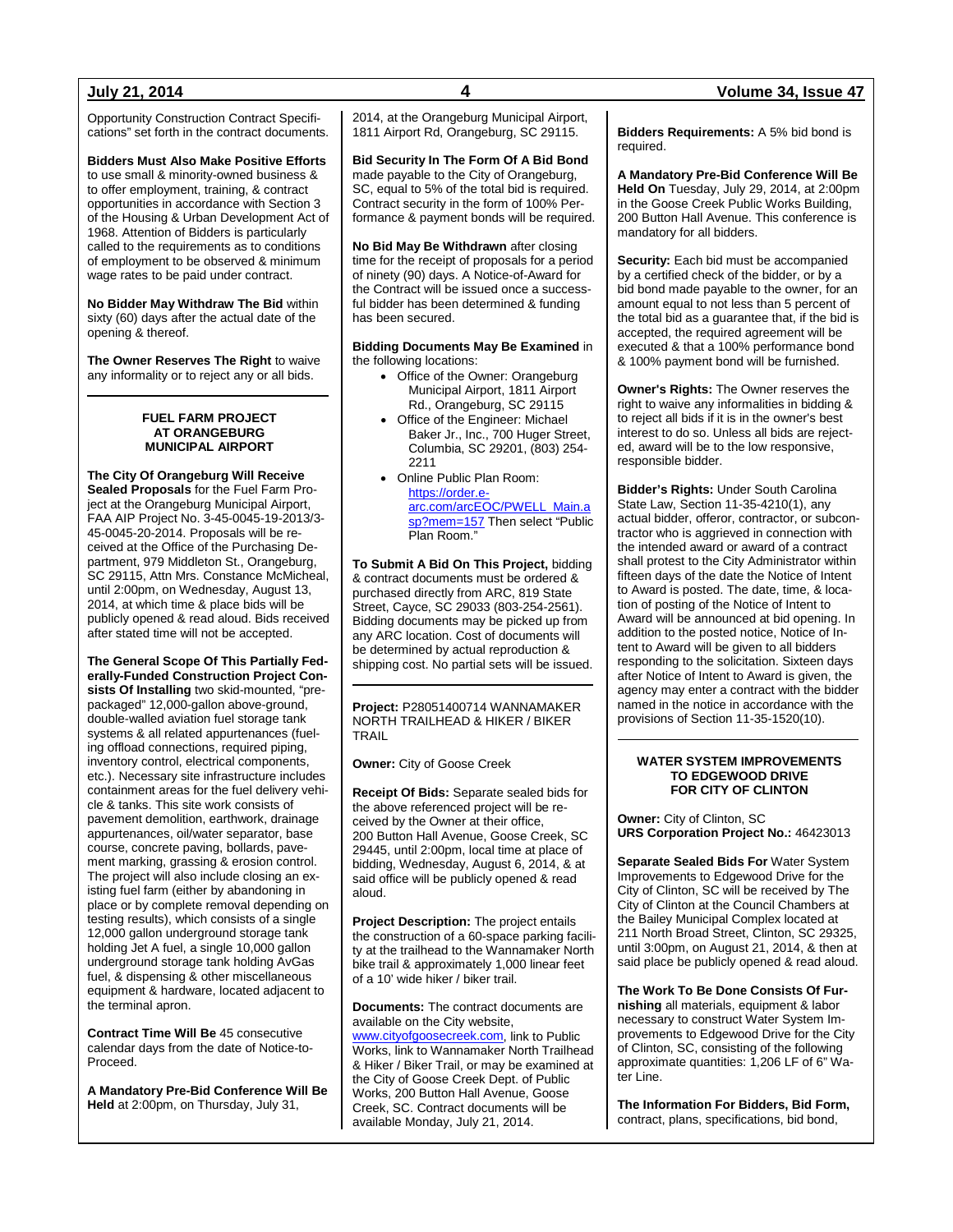performance bond & payment bond, & other contract documents may be examined at the following locations:

- Owner: City of Clinton, SC
- Engineers: URS Corporation, Columbia, SC

### **Drawings, Specifications & Contract Documents May Be Obtained From** the

office of URS Corporation Corp., 101 Research Dr., Columbia, SC 29203 upon a non-refundable payment of \$100.00. When requesting drawings, specifications or contract documents, provide your company mailing address; street (UPS) address; telephone number; fax number, & email address.

## **Bidders must deposit security with all**

**bids.** Security shall be in the form of a certified check or bid bond made payable to the Owner, & shall be for an amount equal to not less than five percent (5%) of the amount of the bid. Provisions of the security shall be as described in the Information for Bidders.

**No Bid Will Be Considered Unless** the bidder is legally qualified under the provisions of the South Carolina Contractor's Licensing Law (South Carolina Code of Laws as amended on April 1, 1999, Chapter 11, Sections 40-11-10 through 40-11-428).

**Contractors Shall Have A Classification** of WL.

**No Bidder May Withdraw The Bid** within 90 days after the actual date of the opening & thereof.

**The Owner Reserves The Right To Waive** any informalities or to reject any or all bids.

**Engineers:** URS Corporation, 101 Research Drive, Columbia, SC 29203

**Owner:** City of Clinton, SC, 1219 Gary St., Clinton, SC 29325

## **SANITARY SEWER COLLECTION SYSTEMS FOR CITY OF CLEMSON**

**The City Of Clemson Will Receive Bids For** the construction & installation of sanitary sewer collection systems & related appurtenances until 2: 00pm, ET, on the 22nd of August, at The City of Clemson's City Hall at which time & place all bids will be opened & read aloud in public. This project is funded under a loan from the State Revolving Fund (SRF) Program. Bidders shall comply with all applicable State & Federal requirements identified in the bid documents, including Davis-Bacon & "American Iron & Steel" provisions.

**This Project Is To Be Bid** as the 2014 City of Clemson State Revolving Fund Clean Water Utility Project & consists of:

- 1. Installation of approximately 9,800 LF of 8" PVC gravity fed, sanitary sewer collection lines with associated service connections via open cut method.
- 2. Installation of approximately 260 LF of 8" DIP gravity fed, sanitary sewer collection lines with associated service connections via open cut method.
- 3. Installation of approximately 3,365 LF of 10" PVC gravity fed, sanitary sewer collection lines with associated service connections via open cut method.
- 4. Installation of approximately 305 LF of 10" DIP gravity fed, sanitary sewer collection lines with associated service connections via open cut method.
- 5. Installation of approximately 725 LF of 10" HDPE gravity fed, sanitary sewer collection lines with associated service connections via pipe bursting.
- 6. Installation of approximately 1000 LF of 8" HDPE gravity fed, sanitary sewer collection lines with associated service connections via pipe bursting.
- 7. Installation of approximately 70 LF of 8" HDPE gravity fed, sanitary sewer collection lines with associated service connections via jack & boring.
- 8. Installation of approximately 225 LF of 8" HDPE gravity fed, sanitary sewer collection lines with associated service connections via directional boring.
- 9. Installation of approximately 88 precast sanitary sewer manholes.
- 10. Replacement of approximately 3150 LF of asphalt pavement for the installation of sanitary sewer line replacement.

**Contract Documents Including Drawings & Technical Specifications Are On File** at City of Clemson's City Hall, 1250-4 Tiger Blvd., Clemson, SC 29631. Copies of the plans may be obtained by contacting Chris Shivar, Assistant City Engineer, by email at [cshivar@cityofclemson.org,](mailto:cshivar@cityofclemson.org) by phone at (864) 624-1127 or in person at the City Engineer's office. Plans & specifications are available in hard copy with a payment of \$100.00 by check or electronic format (PDF) at no charge.

## **All Potential Bidders Will Be Required To**

**Attend** one of the following pre-bid meetings to be held on August 5th at 2:00pm & August 12th at 2:00pm at the City of Clemson's City Hall. The last day for questions will be August 19th at 5:00pm. Any questions submitted after this date & time will not be guaranteed a response.

**The Bid Must Be Accompanied By** a bid guaranty which shall not be less than five percent (5%) of the amount of the bid. At the option of the bidder, the guaranty may be a certified check, bank draft, negotiable U.S. Government Bond (at par value), or a bid bond in the form of the attached. The bid bond shall be secured by a guaranty or a surety company holding certificates of authority as accepted sureties (31 CFR 223). No Bid will be considered unless it is accompanied by the required guaranty. Certified check or bank draft must be made payable to the order of the City of Clemson. Cash deposits will not be accepted. The bid guaranty shall insure the execution of the agreement & the furnishing of the surety bond or bonds by the successful bidder, all as required by the contract documents.

**The City Of Clemson Reserves The Right** to reject any or all bids or waive any informalities in the bidding.

**Contractors Submitting Bids Shall Be Properly Licensed** at the date of the bids & in the State of South Carolina to bid & perform the work on which the bid is submitted.

### **FRIPP ISLAND WASTEWATER TREATMENT PLANT IMPROVEMENTS**

**Notice Is Hereby Given** that the Fripp Island Public Service District Commissioners will receive, open & publicly read aloud separate, sealed bids for the furnishing of all labor & materials for the construction of the Fripp Island Wastewater Treatment Plant Improvements, on August 20, 2014, at 2:00pm, at the Public Service District office, 291 Tarpon Boulevard, Fripp Island, SC 29920.

**A Pre-Bid Conference Will Be Held At This Same Location** on August 5, 2014, at 10:00am, to discuss the project.

**This Project Is To Be Funded** utilizing State Revolving Finds & will be required to comply with provisions of the American Iron & Steel Act, 2014. This project also requires compliance with Davis-Bacon. The project generally consists of the following: Installation of two (2) rotary drum influent screens, platform & all associated piping & connections. Demolition of existing influent band screens & misc piping. Removal of three (3) existing GE hollow fiber membrane cassettes & installation of three (3) new GE hollow fiber membrane cassette purchased directly by Owner. SCADA software upgrade & computer workstation replacement. Additional electrical, instrumentation & minor work for complete system.

**All Work On The Project Must Be Completed Within** 180 consecutive calendar days.

**Plans, Specifications & Other Contract Documents May Be Obtained** by application, accompanied by a check or money order in the

## **July 21, 2014 5 Volume 34, Issue 47**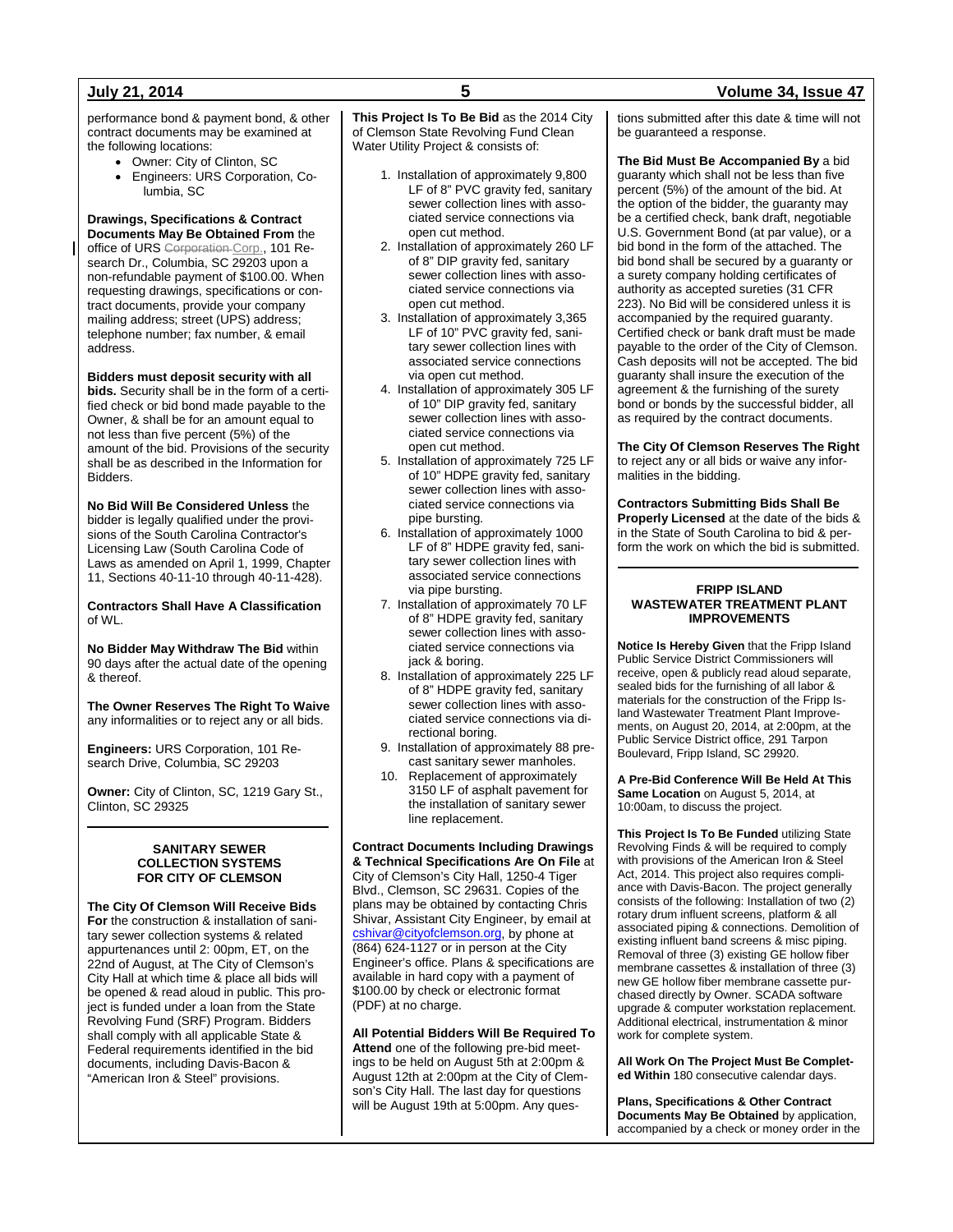amount of \$150.00 per set payable to Hussey, Gay, Bell & DeYoung, Inc., 329 Commercial Drive, Savannah, Georgia 31406. No refund will be made for returned documents.

**All Questions Concerning The Plans,** specifications & other contract documents should be directed to Jennifer Oetgen, P.E., Hussey, Gay, Bell & DeYoung, Inc., 329 Commercial Drive, PO Box 14247, Savannah, Georgia 31416, at (912) 354-4626 or email a[t joetgen@hgbd.com.](mailto:joetgen@hgbd.com)

**Bids Must Be Accompanied By** a certified check or bid bond in the amount of five percent of the amount bid. The successful bidder must be able to provide a payment bond & performance bond within ten days of Notice of Award. These bonds must be in the amount of 100 percent of the contract amount.

**All Contractors Bidding This Project Are Required To Have** "Contractor License" in accordance with the laws of the State of South Carolina.

**The Fripp Island Public Service District Reserves The Right To Reject** any or all bids & to waive technicalities & informalities. The Owner reserves the right to award the Contract in the best interest of the Owner.

## **CONSULTANT / PROFESSIONAL SERVICES**

## **STATE OF SOUTH CAROLINA ANNOUNCES INTENTION TO PROCURE READINESS ASSESSMENT**

The State of South Carolina is in the process of developing a solicitation for a Readiness Assessment for children entering public pre-k/kindergarten programs for the 2014-15 school year. The Executive Director of the South Carolina Budget & Control Board is required by Proviso 1A.76 of the 2014 General Appropriations Act to procure this assessment. The purpose of the Readiness Assessment is to provide information that will lead to recommendations, where necessary, for developmental intervention strategies and/or services. The Readiness Assessment will be aligned with kindergarten & first grade standards for English/language arts & mathematics. In its entirety, the Proviso states:

> For the current fiscal year, all students entering a publicly funded prekindergarten or public kindergarten must be administered a readiness assessment that shall focus on early language & literacy development no later than the forty fifth (45th) day of the school year. The readiness assessment must be approved by the State Board of Education. The ap

proved readiness assessment must be aligned with kindergarten & first grade standards for English/language arts & mathematics. The results of the assessment & the developmental intervention strategies recommended or services needed to address the child's identified needs must be provided, in writing, to the parent or guardian. The readiness assessment may not be used to deny a student admission or to progress to kindergarten or first grade.

The Education Oversight Committee shall recommend the characteristics of the readiness assessment for children in prekindergarten & kindergarten, focused on early language & literacy development, to the State Board of Education no later than July thirtieth (13th). Prior to submitting the recommendation to the State Board, the Education Oversight Committee shall seek input from the South Carolina First Steps to School Readiness Board of Trustees & other early childhood advocates. The State Board must move expeditiously to approve or modify the criteria submitted by the committee. Once approved, with the assistance of the Education Oversight Committee, the board shall develop a solicitation to be used in procuring the assessment. The solicitation must be forwarded to the Executive Director of the Budget & Control Board who must immediately move to procure the readiness assessment in order to meet the forty-five day (45) requirement. The Executive Director is authorized to make changes to the solicitation with the consent of the Chairman of the State Board of Education & the Chairman of the Education Oversight Committee. The Department of Education must bear the costs of the procurement.

The finalized RFP will be consistent with Proviso 1A.76.

Key Dates:

- September 8, 2014 Readiness Assessment & training provided to school districts & publicly funded prekindergarten programs.
- October 17, 2014 Readiness Assessment completed

Pre-Solicitation Conference: Date & Time: July 28, 2014 at 10:00am

## **July 21, 2014 6 Volume 34, Issue 47**

Location: 1201 Main Street, 6th Floor – Large Conference Room, Columbia, SC 29201.

The purpose of the conference will be to, among other things, determine the logistical, timing, specifications, & procedural requirements of the procurement.

In order to be notified when this procurement is released, a firm or individual should be sure they are a registered vendor & that their vendor registration is up-to-date. Please visit:

[http://procurement.sc.gov/PS/vendor/PS](http://procurement.sc.gov/PS/vendor/PS-vendor-registration.phtm)[vendor-registration.phtm](http://procurement.sc.gov/PS/vendor/PS-vendor-registration.phtm) to register as a new vendor or to verify existing vendor information.

Note: All questions and/or correspondences must be sent to Jason Evans, [jev](mailto:jevans@mmo.sc.gov)[ans@mmo.sc.gov](mailto:jevans@mmo.sc.gov) or (803) 896-7999). Vendors will not be allowed to discuss or interact with any State of South Carolina employee regarding this procurement. Vendors who fail to comply with this requirement will be excluded from the procurement.

## **WAYFINDING SIGNAGE MASTER PLAN FOR CITY OF CAMDEN**

To continue branding & tourism development efforts, the City of Camden is seeking proposals for the development of a Wayfinding Master Plan that incorporates its new brand message into strategically placed directional signage for key attractions / destinations throughout the community. The goal is to enhance the visitor experience by making key locations easier to locate & to present a visually appealing impression of the area to visitors, tourists, residents & potential economic development prospects that incorporates the Camden: Classically Carolina brand identity.

A copy of the Request for Proposals can be found in the news section of the city's website a[t www.cityofcamden.org](http://www.cityofcamden.org/) . or can be requested via email t[o wlu-](mailto:wluther@camdensc.org)

[ther@camdensc.org.](mailto:wluther@camdensc.org) All questions should be posed via email to Mr. Wade Luther at the same email address Please include in the subject line: City of Camden Wayfinding Master Plan. Questions will be posted along with responses on the City of Camden website.

Seven hard copies of the proposal shall be received prior to 2:00pm, Friday, August 29, 2014, in the Office of the City Clerk, City of Camden, 1000 Lyttleton Street, PO Box 7002, Camden , SC 29021. Proposals should be clearly marked "Attn: Wade Luther, Camden Wayfinding Master Plan." Proposals should be limited to 20 pages in length, excluding cover letter & title page.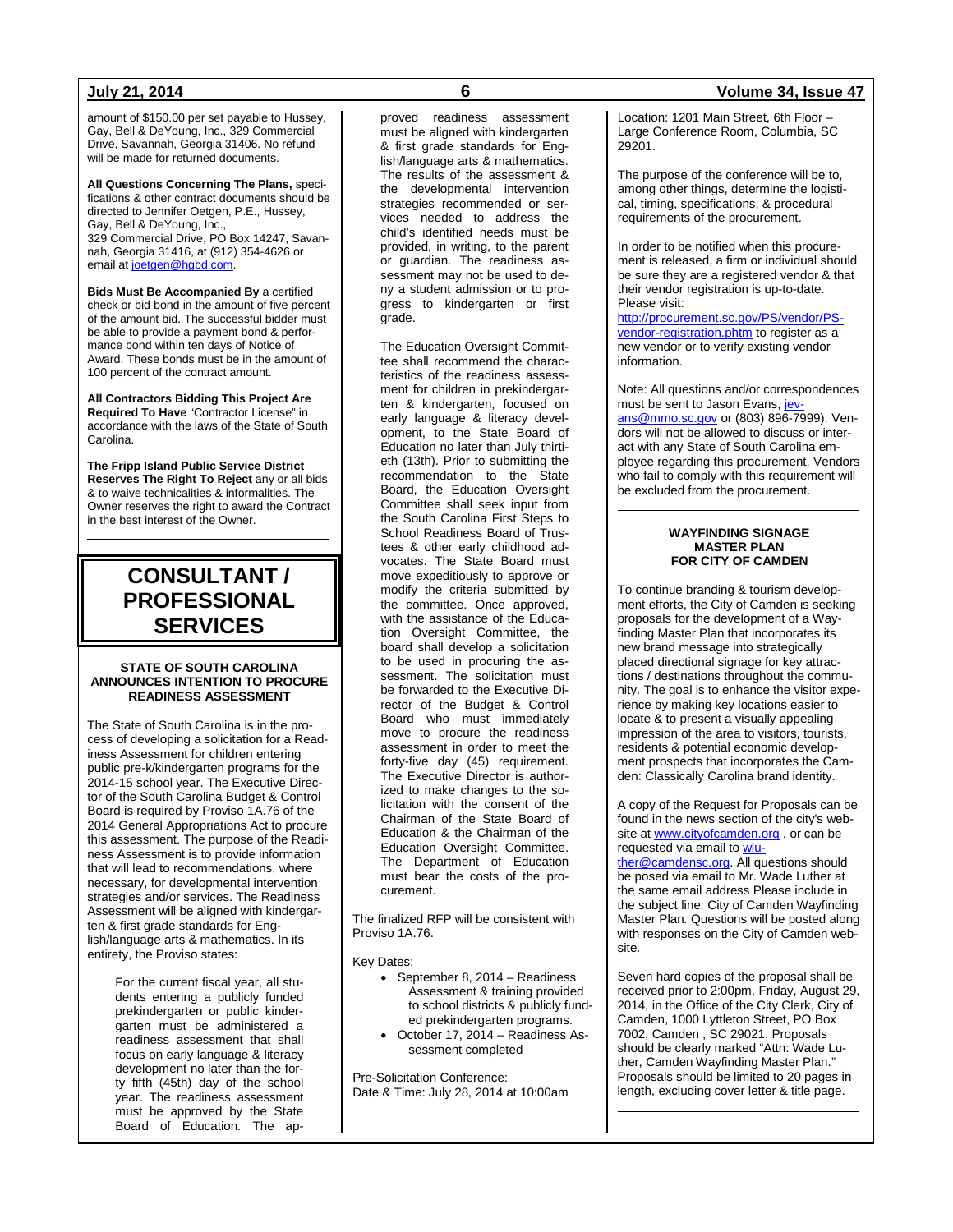### **ORGANIZATIONAL ASSESSMENT & STRATEGIC PLAN FOR SPARTANBURG POLICE & FIRE DEPARTMENTS**

REQUEST FOR QUALIFICATIONS PROPOSAL NO: 1415-08-26-01

Notice is hereby given that the City of Spartanburg, SC intends to contract with a professional consulting firm to provide an independent organizational assessment & strategic plan for its police & fire departments. The City is therefore requesting statements of qualifications from professional consultants or others having experience to perform this work.

Please submit three (3) copies of your sealed proposals:

Three (3) copies of your sealed proposals shall be submitted to Carl Wright, Procurement & Property Manager, on or before Tuesday, August 26, 2014, no later than 3:00pm, City Hall, 145 W. Broad Street.

Proposals can be hand delivered or mailed to the following address:

> City of Spartanburg PO Box 5107 145 W. Broad Street Spartanburg, SC 29304

Attn: Procurement & Property Division

For further information & complete proposal package, please contact the Procurement & Property office at (864) 596-2049. Complete proposal package also is available at [www.cityofspartanburg.org](http://www.cityofspartanburg.org/) by following the links in "I'm a Business."

## **EQUIPMENT**

**Description:** SEVEN SECOND TOTAL STATIONS WITH REFLECTORLESS CAPABILITY & ELECTRONIC GUIDELIGHTS **Solicitation Number:** 52284492 **Delivery Point:** Clemson, SC **Submit Offer By:** 7/31/14 – 11:00am, ET. Not a public bid opening **Purchasing Entity:** Clemson University, Procurement Services, Administrative Services Building, 108 Silas N. Pearman Blvd., Clemson, SC 29634 **Buyer:** Tammy Crooks, (864) 656-0641, [duncant@clemson.edu](mailto:duncant@clemson.edu) **Download Solicitation From:**

[www.clemson.edu/cfo/procureme](http://www.clemson.edu/cfo/procurement/vendors) [nt/vendors](http://www.clemson.edu/cfo/procurement/vendors)

## **Description:** THREE REFRIGERATED UNITS FOR OAKRIDGE MIDDLE SCHOOL **Specifics:** Clover School District Two is

requesting proposals from qualified companies to provide pricing for purchase of three refrigerated units for serving line at Oakridge Middle School

**Solicitation Number:** 14-1003 **Deadline to Request Bid Package:** Monday, 7/28/14

**Bid Opening Date/Time:** Thursday, 8/7/14  $-2:00$ pm

**Purchasing Entity:** Clover School District Two, Procurement Department, 604 Bethel St., Clover, SC 29710 **To Request an RFP Package:** Fax request

to Jerry Holliday at (803) 222- 8003 or E-mail him at

[jerry.holliday@clover.k12.sc.us](mailto:jerry.holliday@clover.k12.sc.us)

**Description:** POLICE S.U.V. **Solicitation No.:** CDPS SUV 2014-7-17 **Delivery Point:** Clinton, SC **Submit Offer By:** 8/7/14 – 2:00pm **Purchasing Agency:** City of Clinton, 211 North Broad St., Clinton, SC 29325 **Buyer:** Joey Meadors, phone (864) 833-7500, E-mail [jmeadors@cityofclintonsc.com](mailto:jmeadors@cityofclintonsc.com) **Download Solicitation From:** [www.cityofclintonsc.com](http://www.cityofclintonsc.com/)

Click on "How Do I" tab.

## **CREW CAB PICK-UP TRUCK**

Anderson County is accepting bids for a Pick-Up, Crew Cab, 4x4, 1/2 Ton, Flex Fuel Truck, reference Bid # 15-005. Bids must be received no later than 10:30am, on Thursday, August 7, 2014, to the attention of the Anderson County Purchasing Dept., 101 S. Main St., Room 115, Anderson, SC 29624.

Interested parties should contact Robert Carroll at (864) 260-4164 or request pack-age at [Click Here.](http://www.andersoncountysc.org/WEB/Purchasing_01.asp) Fill in form that appears & a package will be emailed to you.

## **EXTENDED CAB PICK-UP TRUCK**

Anderson County is accepting bids for a Pick-Up, Ext. Cab, 4x4, 1/2 Ton, Flex Fuel Truck, reference Bid# 15-006. Bids must be received no later than 10:30am, on Thursday, August 7, 2014, to the attention of the Anderson County Purchasing Dept., 101 S. Main St., Room 115, Anderson, SC 29624.

Interested parties should contact Robert Carroll at (864) 260-4164 or request pack-age at [Click Here.](http://www.andersoncountysc.org/WEB/Purchasing_01.asp) Fill in form that appears & a package will be emailed to you.

## **July 21, 2014 7 Volume 34, Issue 47**

## **COMPACT TRACK LOADER WITH VARIOUS ATTACHMENTS**

Anderson County is accepting bids for a Compact Track Loader With Various Attachments, reference Bid# 15-007. Bids must be received no later than 11:00am, on Thursday, August 7, 2014, to the attention of the Anderson County Purchasing Dept., 101 S. Main St., Room 115, Anderson, SC 29624.

Interested parties should contact Robert Carroll at (864) 260-4164 or request package a[t Click Here.](http://www.andersoncountysc.org/WEB/Purchasing_01.asp) Fill in form that appears & a package will be emailed to you.

## **UTILITY VEHICLE (SIDE BY SIDE) WITH BED SPRAYER**

Anderson County is accepting bids for a Utility Vehicle (Side By Side) With Bed Sprayer, reference Bid# 15-008. Bids must be received no later than 11:15am, on Thursday, August 7, 2014, to the attention of the Anderson County Purchasing Dept., 101 S. Main St., Rm. 115, Anderson, SC 29624.

Interested parties should contact Robert Carroll at (864) 260-4164 or request package at **Click Here**. Fill in form that appears & a package will be emailed to you.

### **SUV, 4X4 OR ALL WHEEL DRIVE UTILITY VEHICLE**

Anderson County is accepting bids for a SUV, 4x4 Or All Wheel Drive Utility, Intermediate 4 Door Flex Fuel, reference Bid# 15-009. Bids must be received no later than 11:30am, on Thursday, August 7, 2014, to the attention of the Anderson County Purchasing Dept., 101 S. Main St., Rm. 115, Anderson, SC 29624.

Interested parties should contact Robert Carroll at (864) 260-4164 or request package a[t Click Here.](http://www.andersoncountysc.org/WEB/Purchasing_01.asp) Fill in form that appears & a package will be emailed to you.

## **INFORMATION TECHNOLOGY**

**Description:** EVERYTHING HELPDESK **Solicitation Number:** 5400008140 **Submit Offer By:** 7/29/14 – 10:00am **Purchasing Agency:** SC Department of Health & Human Services, 1801 Main St., Sixth Floor, Columbia, SC 29201 **Buyer:** Victoria Easterlin **E-mail:** [easterv@scdhhs.gov](mailto:easterv@scdhhs.gov)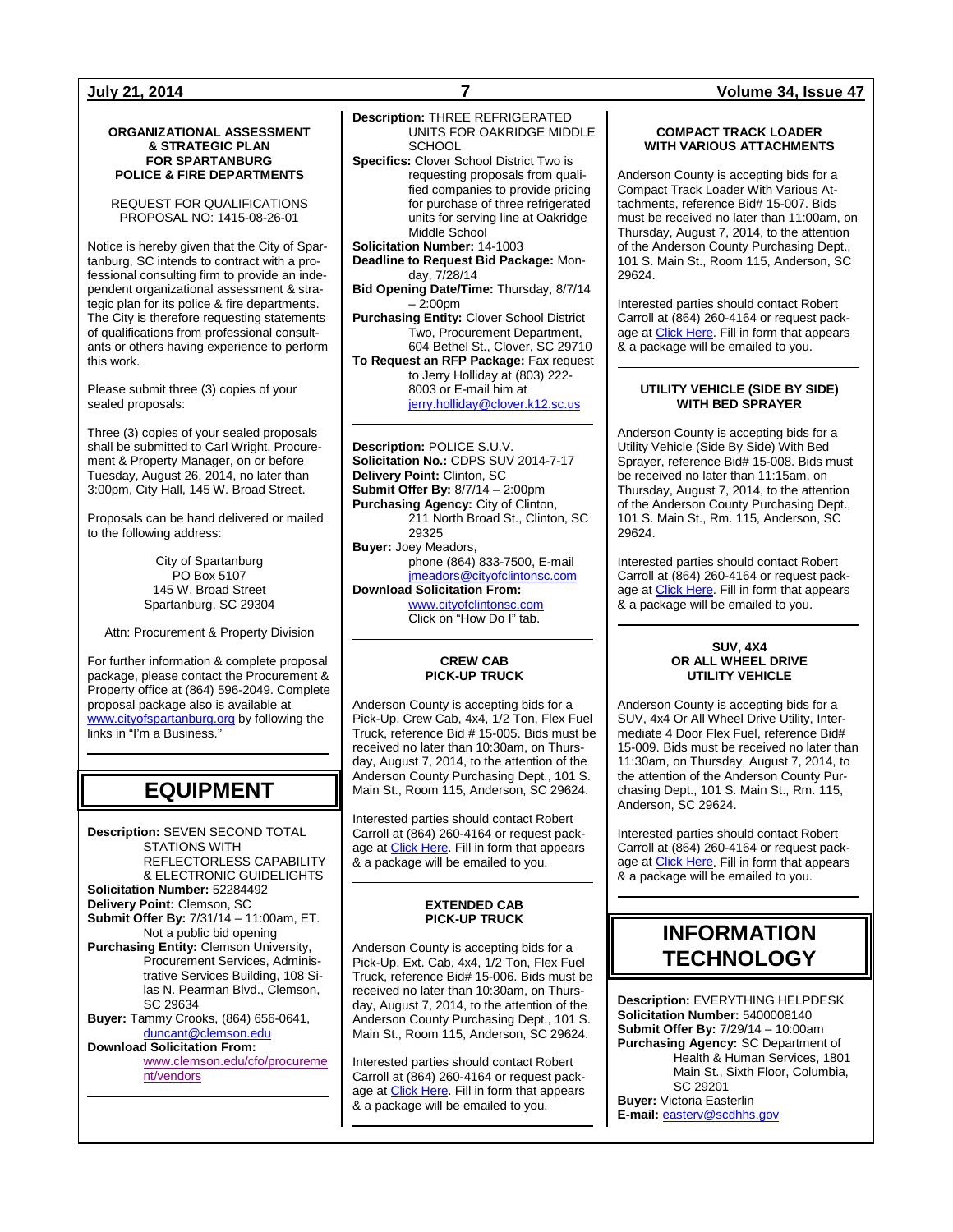**Phone:** (803) 898-1441 **Download Solicitation From:** [http://webprod.cio.sc.gov/SCSolicitationWe](http://webprod.cio.sc.gov/SCSolicitationWeb/solicitationAttachment.do?solicitnumber=5400008140) [b/solicitationAttachment.do?solicitnumber=5](http://webprod.cio.sc.gov/SCSolicitationWeb/solicitationAttachment.do?solicitnumber=5400008140) [400008140](http://webprod.cio.sc.gov/SCSolicitationWeb/solicitationAttachment.do?solicitnumber=5400008140)

**Description:** MAINTENANCE & SERVICE OF APC SYMMETRA 80KW POWER DISTRIBUTION UNIT **Solicitation Number:** 5400008118 **Submit Offer By:** 8/6/14 – 5:00pm **Purchasing Agency:** SC Department of Transportation, 955 Park St., Columbia, SC 29201 **Buyer:** Vickie Stephens **Email:** [stephensvw@scdot.org](mailto:stephensvw@scdot.org) **Phone:** (803) 737-1530 **Download Solicitation From:** [http://webprod.cio.sc.gov/SCSolicitationWe](http://webprod.cio.sc.gov/SCSolicitationWeb/solicitationAttachment.do?solicitnumber=5400008118) [b/solicitationAttachment.do?solicitnumber=5](http://webprod.cio.sc.gov/SCSolicitationWeb/solicitationAttachment.do?solicitnumber=5400008118)

[400008118](http://webprod.cio.sc.gov/SCSolicitationWeb/solicitationAttachment.do?solicitnumber=5400008118)

**Description:** SCHOOL NOTIFICATION SYSTEM **Proposal Number:** RFP-15-0166 **Site Visit:** Not necessary **Proposal Opening Date/Time:** Friday, 8/29/14 – 11:00am **Deliver Proposals To:** Vanester S. Ravenell, Office of Finance, 578 Ellis Ave., Orangeburg, SC 29115. "Subject: Purchasing. Solicitation Number: RFP-15-0166" **Purchasing Agency:** Orangeburg County School District Five **Direct Inquiries To:** Vanester S. Ravenell, Procurement Supervisor, E-mail [vanester.ravenell@ocsd5.net,](mailto:vanester.ravenell@ocsd5.net) phone (803) 533-7941 **Responses Will Be Found** on District web page[, www.ocsd5schools.net](http://www.ocsd5schools.net/)

**Get Proposal Packets From:** [Click Here](http://www.ocsd5schools.org/Default.asp?PN=DocumentUploads&L=2&DivisionID=15246&DepartmentID=16080&LMID=666650&ToggleSideNav=ShowAll)

**Description:** DIGITAL ORTHO-PHOTOGRAHY FOR FAIR-FIELD COUNTY **Solicitation No.:** 0914 **Submit Offer By:** 8/12/14 – 11:00am **Purchasing Agency:** Fairfield County Council, 350 Columbia Rd., (PO Drawer 60), Winnsboro, SC 29180 **Buyer:** Sheila Pickett, (803) 635-1415,

[spickett@fairfieldsc.com](mailto:spickett@fairfieldsc.com) **Bid Request:** Download solicitation from [Click Here](http://www.fairfieldsc.com/secondary.aspx?pageID=226) or pick up from the Fairfield County Procurement Office,350 Columbia Road, Winnsboro, SC.

This Request for Proposal (RFP) does not commit Fairfield County to award a contract, to pay any cost incurred in the preparation of a proposal or to procure or contract for the articles of goods or services. Fairfield County reserves the right to accept or reject any or all proposals received as a result of this request, to negotiate with all qualified offerors, or to

cancel in part or in its entirety this proposal if it is in the best interest of the County to do so.

### **TECHNOLOGY PLANNING SERVICES FOR RICHLAND LIBRARY**

REQUEST FOR QUALIFICATIONS

Richland Library is requesting Statements of Qualifications from interested technology consulting firms for the design & development of integrated technology plans for all Richland Library locations.

Request For Qualifications (RFQ) documents may be obtained from M.B. Kahn / Construction Management Division, 101 Flintlake Road, Columbia, SC 29223, or by e-mailing Robbie Brax at [rbrax@mbkahn.com.](mailto:rbrax@mbkahn.com)

Sealed Statements of Qualifications must be received on or before 2:00pm, on Tuesday August 19, 2014. Statements received after the stated time will not be considered. Statements must be in a sealed envelope clearly marked "RFQ – Technology Planning Services."

## **MAINTENANCE / REPAIR**

**Description:** FURNISH & INSTALL LINER IN MAN-MADE POND, APPROXIMATELY 30' WIDE BY 130' LONG **Solicitation Number:** 2014-012 **Delivery Point:** Mount Pleasant, SC 29464 **Submit Offer By:** 7/29/14 – 10:00am **Purchasing Agency:** Patriots Point Development Authority, Operations Office, 40 Patriots Point Rd., Mount Pleasant, SC 29464 **Buyer:** Bob Howard, Director of Operations, phone (843) 881-5978, E-mail [bhoward@patriotspoint.org](mailto:bhoward@patriotspoint.org) **Download Solicitation From:**

[www.patriotspoint.org/solicitations](http://www.patriotspoint.org/solicitations)

**Description:** REPLACEMENT OF LAMPS AT DISTRICT AUDITORIUM **Specifics:** Clover School District Two is requesting proposals from qualified companies to provide pricing for replacement of lamps for the house lights at the District auditorium. Electrical contractor is to provide all labor, materials & equipment as needed to complete the work as described in the specifications **Solicitation Number:** 14-1002

**Deadline to Request Bid Package:** Monday, 7/28/14

## **July 21, 2014 8 Volume 34, Issue 47**

**Pre-Bid Conf.:** Mandatory. Thursday,  $7/31/14 - 10:00$ am

**Pre-Bid Location:** Maintenance Shop, 978 Bethel St., Clover, SC. Contact person is Jim Funderburk

**Submit Offer By:** Wednesday, 8/6/14 –  $2:00nm$ 

**Purchasing Entity:** Clover School District Two, Procurement Department, 604 Bethel St., Clover, SC 29710 **To Request a Bid Package:** Fax request to

Jerry Holliday at (803) 222-8003 or E-mail him at [jerry.holliday@clover.k12.sc.us](mailto:jerry.holliday@clover.k12.sc.us)

**Description:** INSTALL TUB / SHOWER AT OWNER-OCCUPIED HOME AT 436 BYERS STREET, ROCK HILL **Solicitation Number:** PUR542 **Pre-Bid Conf.:** Mandatory. 7/29/14 –

9:00am

**Pre-Bid Location:** 436 Byers St., Rock Hill, SC 29730

**Submit Offer By:** 8/5/14 – 10:00am **Purchasing Entity:** City of Rock Hill Operations Center, Purchasing Office, 757 South Anderson Rd., Building 103, Rock Hill, SC 29730 **Direct Inquiries To:** Ed Causebrook, phone (803) 329-5589, E-mail

[ecausebrook@cityofrockhill.com](mailto:ecausebrook@cityofrockhill.com) **Buyer:** Marty Burr,

Performance Manager, phone (803) 329-5551, E-mai[l mburr@cityofrockhill.com](mailto:mburr@cityofrockhill.com)

**Bid Request: [Click Here](http://cityofrockhill.com/departments/general-government/purchasing/bids-proposal-requests)** 

**Description:** ELECTRICAL REPAIRS TO OWNER-OCCUPIED HOME AT 537 GREEN STREET, ROCK HILL **Solicitation Number:** PUR541 **Pre-Bid Conf.:** Mandatory. 7/29/14 – 10:00am **Pre-Bid Location:** 537 Green St., Rock Hill, SC 29730 **Submit Offer By:** 8/5/14 – 10:00am **Purchasing Entity:** City of Rock Hill Operations Center, Purchasing Office, 757 South Anderson Rd., Building 103, Rock Hill, SC 29730 **Direct Inquiries To:** Ed Causebrook, phone (803) 329-5589, E-mail [ecausebrook@cityofrockhill.com](mailto:ecausebrook@cityofrockhill.com) **Buyer:** Marty Burr, Performance Manager, phone (803) 329-5551, E-mai[l mburr@cityofrockhill.com](mailto:mburr@cityofrockhill.com) **Bid Request: [Click Here](http://cityofrockhill.com/departments/general-government/purchasing/bids-proposal-requests)**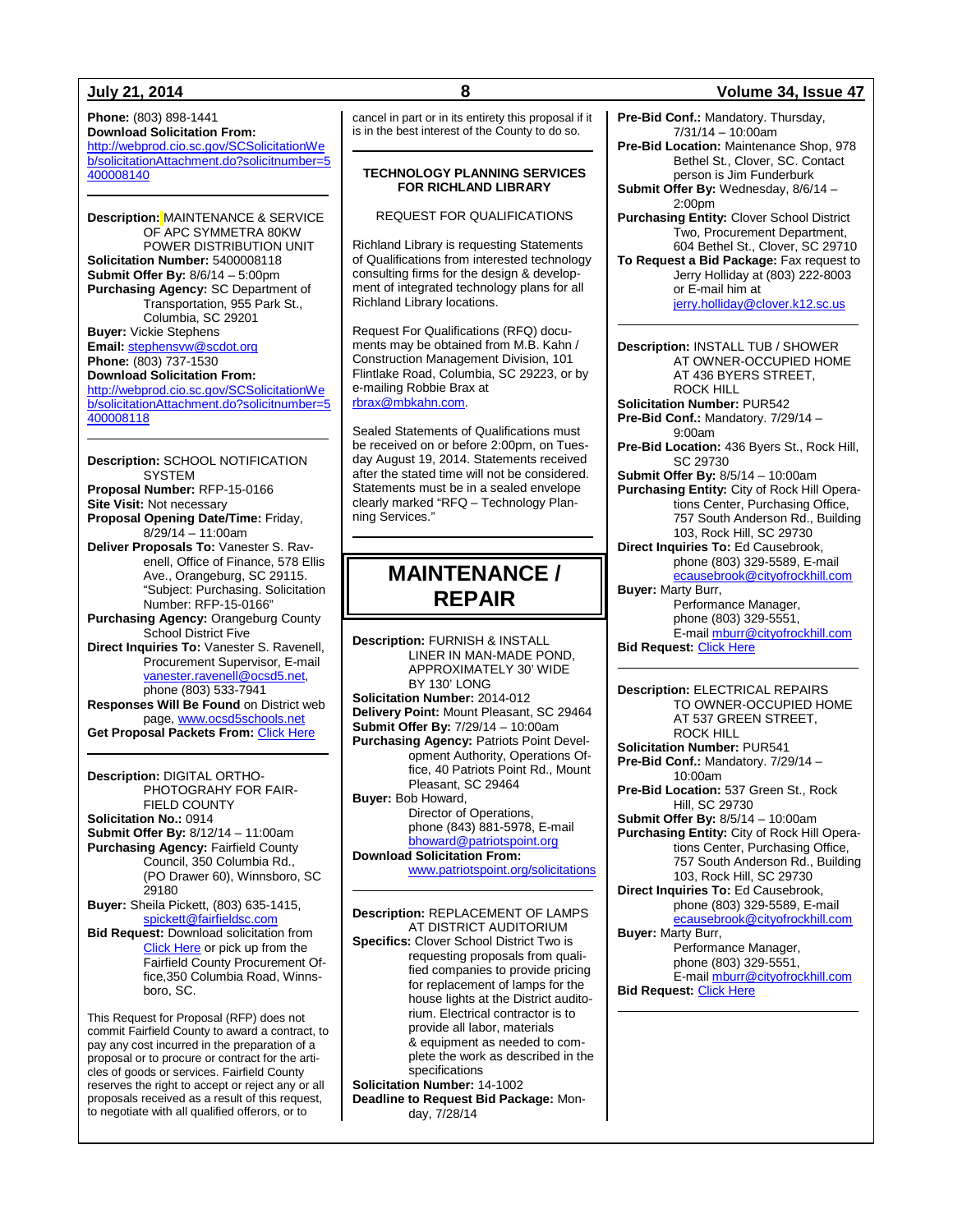## REQUEST FOR QUALIFICATIONS

**Description:** PROVIDE ELECTRICAL & H.V.A.C. REPAIR SERVICES FOR BEAUFORT COUNTY'S FACILITIES MANAGEMENT DEPARTMENT

**Solicitation Number:** 082814 **Pre-Qualification Meeting:** Mandatory.

 $8/7/14 - 4:00$ pm **Meeting Location:** Purchasing Conference Room, BIV #2, 106 Industrial Village Rd., Beaufort, SC 29906. All interested contractors must at-

tend. **Submit Offer By:** Thursday, 8/28/14 – 3:00pm

**Purchasing Entity:** Beaufort County Purchasing Department, 106 Industrial Village Rd., Building 2, Beaufort, SC 29906-4291

**Direct Inquiries To:** Dave Thomas, phone (843) 255-2353

**Fax Request for Bids/Questions to Purchasing Department:** Dave Thomas, (843) 255-9437 **Download Solicitation From:** [Click Here](http://www.co.beaufort.sc.us/departments/Finance/purchasing/current-bids-pop.php)

Bids from minority & woman business enterprises are strongly encouraged

**Description:** AIRPORT WILDLIFE FENCING & TAXIWAY REHABILITATION **Solicitation Number:** AWFTR-215-14 **Schedule A:** Wildlife Fencing Project **Schedule B:** Taxiway "A" Pavement & Lighting Rehabilitation Project **Pre-Bid Conf.:** Mandatory. 8/7/14 – 2:00pm **Pre-Bid Location:** 286 Aviation Blvd., Lancaster, SC 29720 **Submit Offer By:** 8/21/14 – 2:00pm at 101 North Main St., Lancaster, SC 29720 **Purchasing Agency:** Lancaster County Airport **Buyer:** Bryant Cook **E-mail:** [bcook@lancastercountysc.net](mailto:bcook@lancastercountysc.net) **Phone:** (803) 285-6323 **Download Solicitation From:** [http://www.mylancastersc.org/ind](http://www.mylancastersc.org/index.asp?Type=B_BASIC&SEC=%7bB0876753-5857-4E46-80CB-1241DF93BAED%7d) [ex.asp?Type=B\\_BASIC&SEC={B](http://www.mylancastersc.org/index.asp?Type=B_BASIC&SEC=%7bB0876753-5857-4E46-80CB-1241DF93BAED%7d) [0876753-5857-4E46-80CB-](http://www.mylancastersc.org/index.asp?Type=B_BASIC&SEC=%7bB0876753-5857-4E46-80CB-1241DF93BAED%7d)[1241DF93BAED}](http://www.mylancastersc.org/index.asp?Type=B_BASIC&SEC=%7bB0876753-5857-4E46-80CB-1241DF93BAED%7d) **Submit To**: PO Box 1809, Lancaster, SC 29721 **Lancaster County Reserves the Right** to waive any & all formalities or altogether reject any proposal as in the best interest of the County.

## **MINOR CONSTRUCTION**

SCBO Notes referred to in State Agency advertisements appearing in the Minor Construction Section of SCBO can be found at [Click Here.](http://www.mmo.sc.gov/PS/general/scbo/SCBO_Notes_060512.pdf) Please verify requirements for non-State agency advertisements by contacting the agency/owner.

**Project Name:** U.S.C. BARUCH MARINE LAB MECHANICAL H.V.A.C. REPLACEMENT **Project Number:** CP00320788 **Project Location:** Baruch Marine Lab, Georgetown, SC **Applicable SCBO Notes:** 4 & 5 **Bid Security Required:** No **Performance Bond Required:** No **Payment Bond Required:** No **Description of Project:** Furnish & install one nominal 10-ton, 100% makeup air commercial rooftop heat pump package HVAC unit at the Baruch Marine Lab in Georgetown. Work includes the removal & disposal of one existing 7.5-ton unit. Include all labor, materials & equipment necessary for complete start-up, turn-key operation. All bidders are responsible for visiting the site to review work conditions. Small & minority business participation is strongly encouraged. **Construction Cost Range:** \$10,000 - \$20,000 **Architect/Engineer:** Essex Mechanical Engineers **A/E Contact:** Dwight Jones **A/E Address:** 2572 Apple Valley Rd., Ste. 200, Atlanta, Ga. 30319 **A/E Telephone:** (404) 365-9482 **A/E Fax:** (404) 365-8163 **A/E E-mail:** [djones@essexco.com](mailto:djones@essexco.com) **Plans on File At:** USC Facilities Center, 743 Greene St., Columbia **Plans May Be Obtained From:** [http://purchasing.sc.edu](http://purchasing.sc.edu/) – see Facilities / Construction Solicitations & Awards **Plan Deposit:** None **Pre-Quote Conf.:** Not mandatory **Pre-Quote Conf. Date/Time:** 8/4/14 – 10:00am **Place:** 22 Hobcaw Rd., Georgetown, SC 29442 – Discovery Center **Agency/Owner:** University of South Carolina **Name & Title of Agency Coordinator:** Aimee B. Rish, Procurement Specialist I **Address:** 743 Greene St., Columbia, SC 29208 **Telephone:** (803) 777-2261 **Fax:** (803) 777-7334 **E-mail:** [arish@fmc.sc.edu](mailto:arish@fmc.sc.edu) **IFQ Due Date/Time:** 8/12/14 – 1:00pm

## **July 21, 2014 9 Volume 34, Issue 47**

**Place:** USC, 743 Greene St., Columbia, SC 29208

**Hand Deliver/Mail IFQ To:** USC, Attn.: Aimee Rish, "Bid Enclosed," 743 Greene St., Columbia, SC 29208

## **SERVICES**

**Description:** JANITORIAL SERVICES FOR SNAP/FI BUILDING **Solicitation Number:** 5400008124 **Site Visit:** 07/29/2014 – 10:00am **Location:** SCDSS SNAP/FI Building, 105 Gulledge St., Moncks Corner, SC 29461 **Submit Offer By:** 8/14/14 – 10:30pm **Purchasing Agency:** SC Department of Social Services, 1535 Confederate Ave. Ext., PO Box 1520, Columbia, SC 29202-1520 **Buyer:** Junius Farmer **E-mail:** [junius.farmer@dss.sc.gov](mailto:junius.farmer@dss.sc.gov) **Phone:** (803) 898-3252

**Download Solicitation From:** [http://webprod.cio.sc.gov/SCSolicitationWe](http://webprod.cio.sc.gov/SCSolicitationWeb/solicitationAttachment.do?solicitnumber=5400008124) [b/solicitationAttachment.do?solicitnumber=5](http://webprod.cio.sc.gov/SCSolicitationWeb/solicitationAttachment.do?solicitnumber=5400008124) [400008124](http://webprod.cio.sc.gov/SCSolicitationWeb/solicitationAttachment.do?solicitnumber=5400008124)

**Description:** MULTI-TERM CONTRACT TO PROVIDE TOWING SERVICES FOR WINTHROP UNIVERSITY **Solicitation No.:** RFQ 15-R1500218-TS **Delivery Point:** Winthrop University, Campus Police & Facilities Management, Rock Hill, SC 29733 **Submit Offer By:** 8/13/14 – 3:00pm **Purchasing Entity:** Winthrop University, Purchasing Services, 307 Tillman Hall, Rock Hill, SC 29733 **Direct Inquiries to Buyer:** Teresia Sexton **Phone:** (803) 323-2143, Ext. 6026 **E-mail:** [sextont@winthrop.edu](mailto:sextont@winthrop.edu) **Download Solicitation From:**  [www.winthrop.edu/procurement/b](http://www.winthrop.edu/procurement/bids.htm) [ids.htm](http://www.winthrop.edu/procurement/bids.htm)

**Description:** PROVIDE PAPER RECYCLING SERVICES TO FRANCIS MARION UNIVERSITY **Solicitation Number:** IFB-2201 **Delivery Point:** Florence, SC **Site Visit:** Not mandatory. 7/28/14 – 2:00pm, local time **Site Visit Location:** Facilities Management Building on FMU Campus, 4822 East Palmetto St., Florence, SC 29506 **Submit Offer By:** 8/20/14 – 2:00pm, local time **Purchasing Agency:** Francis Marion University, Purchasing Office, Room 102, Stokes Administration Building, 4822 East Palmetto St., Florence, SC 29506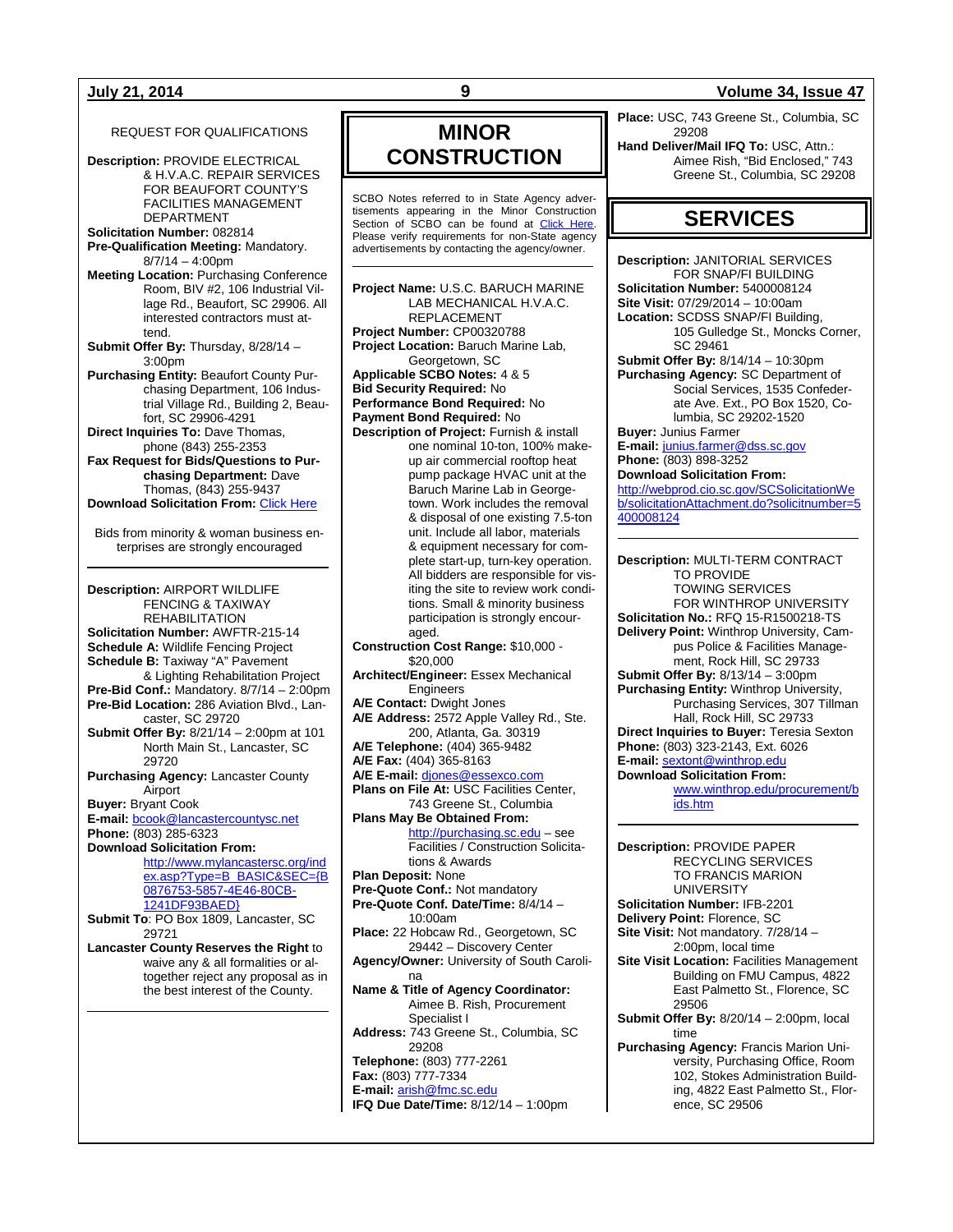## **July 21, 2014 10 Volume 34, Issue 47**

**Direct Inquiries to Buyer:** Eric L. Garris, phone (843) 661-1134, E-mail [EGarris@fmarion.edu](mailto:EGarris@fmarion.edu) **Download Solicitation From:** [http://www.fmarion.edu/about/soli](http://www.fmarion.edu/about/solicitationsandawards) [citationsandawards](http://www.fmarion.edu/about/solicitationsandawards)

**Description:** STUDENT ORGANIZATION LIABILITY INSURANCE POLICY **Solicitation Number:** 140721-953-05806- 08/01/14 **Delivery Point:** Trident Technical College, North Charleston **Submit Offer By:** 8/1/14 – 2:00pm, ET **Purchasing Agency:** Trident Technical College, Purchasing Office, 2050 Mabeline Rd., North Charleston, SC 29406 **Direct Inquiries To:** [procure](mailto:procurement.questions@tridenttech.edu)[ment.questions@tridenttech.edu](mailto:procurement.questions@tridenttech.edu) **Buyer:** Wendy G. Dennis, phone (843) 574-6065, E-mail [Wendy.Dennis@tridenttech.edu](mailto:Wendy.Dennis@tridenttech.edu) **Download Solicitation From:**

[http://www.tridenttech.edu/procur](http://www.tridenttech.edu/procurement_prcpostings.htm) [ement\\_prcpostings.htm](http://www.tridenttech.edu/procurement_prcpostings.htm)

**Description:** COMMERCIAL MOVING SERVICES FOR RELOCATION OF SELECTED FURNITURE, EQUIPMENT & CONTENTS FROM EXISTING NORTH CAMPUS FACILITY TO NEW FACILITY **Solicitation Number:** 15.09.MT.B

**Delivery Point:** Charleston

- **Pre-Bid Conf./Site Visit:** Not mandatory, but highly recommended. Wednesday, 7/23/14 – 2:00pm, ET
- **Pre-Bid Location:** College of Charleston North Campus, 5300 International Blvd., Building B, Lobby, Charleston
- **Pre-Bid Stipulations:** Attendee(s) should be moving company representative(s) who have on-the-job experience, as called for in the Scope of Work, & will be on-site directing their workforce during the entire move.
- **Deadline for Questions:** Friday, 7/25/14 5:00pm, EDT. Inquiries must be in writing. Send E-mail to [turnerm@cofc.edu](mailto:turnerm@cofc.edu)
- **Submit Offer By:** Tuesday, 7/29/14 2:00pm, ET
- **Purchasing Agency:** College of Charleston Procurement Office, Lightsey Center, Room B53, 160 Calhoun St., Charleston, SC
- **Direct Inquiries to Buyer:** Michael Turner, phone (843) 953-5555, E-mail [turnerm@cofc.edu](mailto:turnerm@cofc.edu)

## **Download Solicitation From:**

[http://ebid.cofc.edu](http://ebid.cofc.edu/) – look under "Current Bid Opportunities"

**Description:** SCHOOL DISTRICT OF PICKENS COUNTY IS ACCEPTING SEALED BIDS FOR DISTRICT-WIDE WASTE PICKUP **Solicitation Number:** 114-28-8-5 **Deadline for Questions:** Thursday, 7/24/14 – 4:00pm, ET **Bid Location:** School District of Pickens County, 1348 Griffin Mill Rd., Easley, SC 29640 **Due Date/Time:** Tuesday, 8/5/14 – 10:00am, ET **Submit To:** School District of Pickens County, Attn.: Kate Wilson, Coordinator of Procurement, 1348 Griffin Mill Rd., Easley, SC 29640 **Bid Request:** [www.pickens.k12.sc.us](http://www.pickens.k12.sc.us/) **Inquiries:** [katewilson@pickens.k12.sc.us](mailto:katewilson@pickens.k12.sc.us) REQUEST FOR PROPOSAL **RFP Number:** 14-128-04. **Scope of Work:** PROVIDE OFF-SITE COMMISSARY & TRUST FUND ACCOUNTING SERVICES

FOR INMATES AT KERSHAW COUNTY DETENTION CENTER **Site Visit:** Tuesday, 8/5/14 – 10:00am **Place:** Kershaw County Detention Center, 101 Bramblewood Plantation Rd., Camden, SC 29020 **Download Proposal Package:**

[www.kershaw.sc.gov](http://www.kershaw.sc.gov/) **Due Date/Time:** 8/19/14 – 3:00pm **RFP Submission:** Sarah Williams, Kershaw County Government Center, 515 Walnut St., Room 217, Camden, SC 29020

### **EMERGENCY DEBRIS MANAGEMENT & REMOVAL SERVICES FOR CITY OF GREENVILLE**

RFP NO. 15-3463

The City of Greenville, SC is requesting sealed proposals from qualified contractors to provide debris removal & disposal services in the event the City experiences massive destruction brought by the impact of severe winter ice storms, tornadoes as well as other natural and/or manmade disasters. Services shall include, but are not limited to, large scale debris removal, staging & disposal, demolition work, hazardous waste removal, tree trimming, stump removal.

Proposal packets may be obtained at [http://www.greenvillesc.gov/omb/BidsRFPs.](http://www.greenvillesc.gov/omb/BidsRFPs.aspx) [aspx](http://www.greenvillesc.gov/omb/BidsRFPs.aspx) or from the Purchasing Division, 7th floor, City Hall, 206 South Main St., Greenville, SC 29601; by mail to PO Box 2207 29602; or by e-mail to [mdi](mailto:mdiaz@greenvillesc.gov)[az@greenvillesc.gov.](mailto:mdiaz@greenvillesc.gov)

Sealed proposals will be received at the above address until 2:00pm, ET, August 12, 2014.

### **DEBRIS MONITORING & RECOVERY SERVICES FOR CITY OF GREENVILLE**

RFP NO. 15-3464

The City of Greenville, SC is requesting sealed proposals from qualified contractors to provide disaster management, recovery & consulting services to support the oversight & management of debris recovery contractors. Others services include, but are not limited to, facilitating communication with FEMA, FHWA, the State of South Carolina & other state, local & federal agencies.

Proposal packets may be obtained at [http://www.greenvillesc.gov/omb/BidsRFPs.](http://www.greenvillesc.gov/omb/BidsRFPs.aspx) [aspx](http://www.greenvillesc.gov/omb/BidsRFPs.aspx) or from the Purchasing Division, 7th floor, City Hall, 206 South Main St., Greenville, SC 29601; by mail to PO Box 2207 29602; or by e-mail to [mdi](mailto:mdiaz@greenvillesc.gov)[az@greenvillesc.gov.](mailto:mdiaz@greenvillesc.gov)

Sealed proposals will be received at the above address until 2:00pm, ET, August 12, 2014.

> The City of Greenville Is an Equal Opportunity Employer

## **SUPPLIES**

## **TYPE IV ASPHALT, TACK COAT & UPM COLD MIX**

BID NO. 2014-015JK

The City of North Myrtle Beach requests sealed bids to furnish Type IV Asphalt, Tack Coat & UPM Cold Mix. Sealed bids are due no later than 2:00pm, August 14, 2014, at the Support Services Building, 1120 2nd Ave South, North Myrtle Beach, SC.

For bid documents or information, call (843) 280-5660 or email *jlknorr@nmb.us.* 

The City of North Myrtle Beach reserves the right to waive informalities & to accept or reject any or all bids, & to award the contract in its best interests.

## **AUDITING SERVICES**

## **RICHLAND-LEXINGTON AIRPORT DISTRICT**

The Richland-Lexington Airport District will receive sealed proposals for Auditing Services at the Columbia Metropolitan Airport.